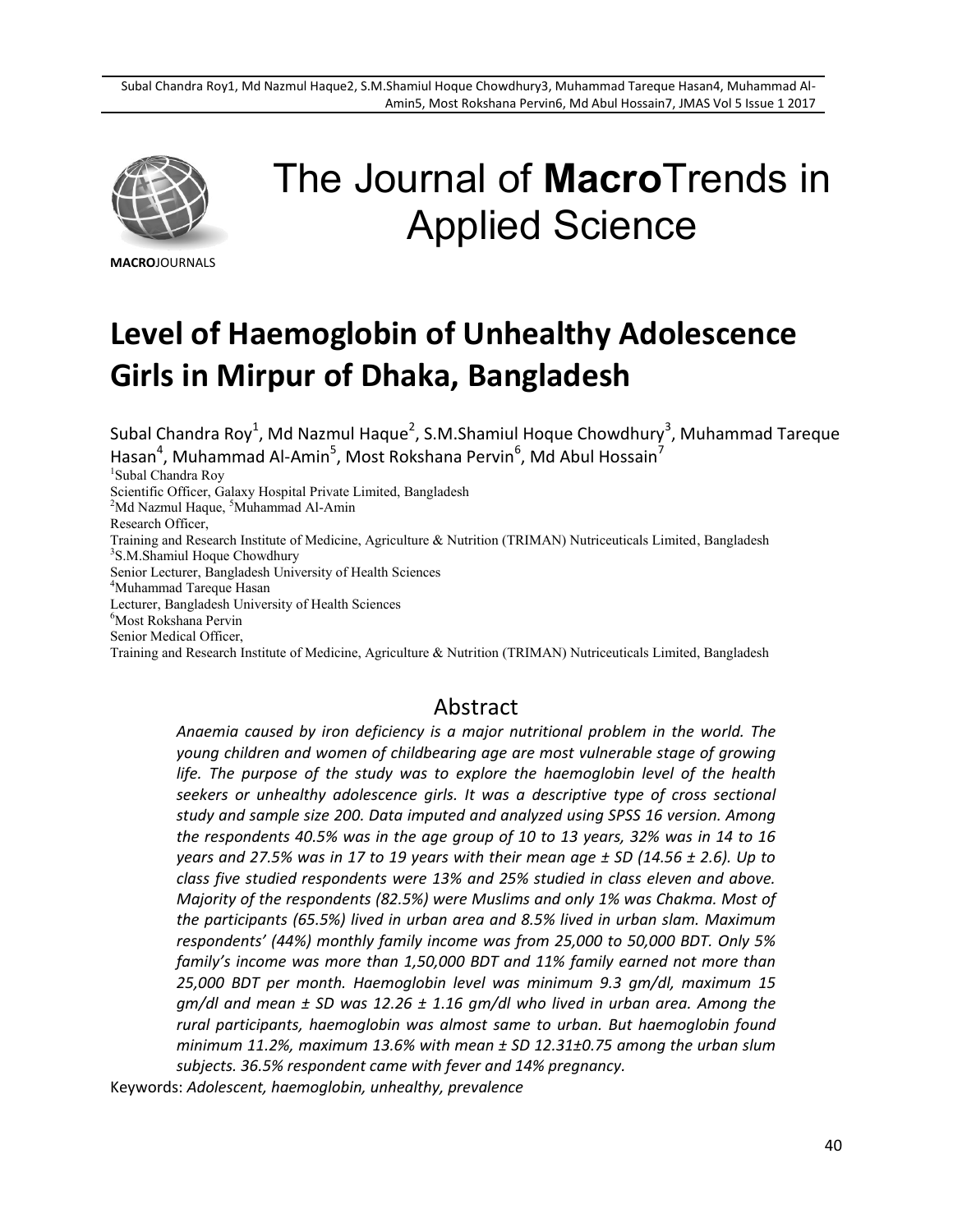#### **Introduction:**

Anaemia is a major nutritional problem globaly and it is caused by iron deficiency.The highest prevalence of anaemia among young children and women of childbearing age; particularly in pregnant women<sup>1</sup>. The prevalence of anaemia is disproportionately high in the developing countries like Bangladesh, India, Pakistan, Nepal and so on. Due to poverty, inadequate diet, worm infestations, pregnancy/lactation and poor access to the health services raised the prevalence of anaemia<sup>2</sup>. World Health Organization has defined 'adolescence' as a period between 10 and 19 years<sup>3</sup>. Adolescence in girls has been recognized a special period of transition from girlhood to womanhood. Adolescent girls constitute one fifth of the female population in the world. Adolescence is a vulnerable period in the human life cycle for the development of nutritional. Nutritional anemia is one of the major public health threats in the developing countries like Bangladesh, India, Pakistan, Nepal and so on. It makes global health problems and contributes to maternal and foetal mortality and morbidity in future. The prepregnancy nutritional status of young girls is important as it impacts on the course and the outcome of their pregnancy. Hence, the health of adolescent girls demands the special attention. The highest prevalence of iron deficiency anaemia, even though 60 to 70 percent of the adolescence girls being anaemic in India. $<sup>4</sup>$  Adolescence marks the beginning of the</sup> menstrual cycle or reproduction for the females. Adolescents gain 30% of their adult weight and more than 20% of their adult height between 10-19 years, which we call as growth spurt<sup>5</sup>.

#### **Methods and Materials:**

Descriptive type of cross sectional study was conducted to find the level of haemoglobin of unhealthy and health seeker adolescent girls in Mirpur of Dhaka, Bangladesh. The girls who signed on consent paper and agree to give blood sample. The data were collected since 15 April to 15 May, 2017 and the sample size was 190. Data were entered and analyzed using SPSS software 16 version.

#### **Operational definition:**

**Adolescent:** Considerable age between 10 to 19 years in this study

**Unhealthy:** Sick or feeling weakness in physically and/or mentally

**Health seeker:** Come to the doctors and take advice(s)

**Anaemia:** Haemoglobin level up to 11.5 g/dl (Bangladesh perspective)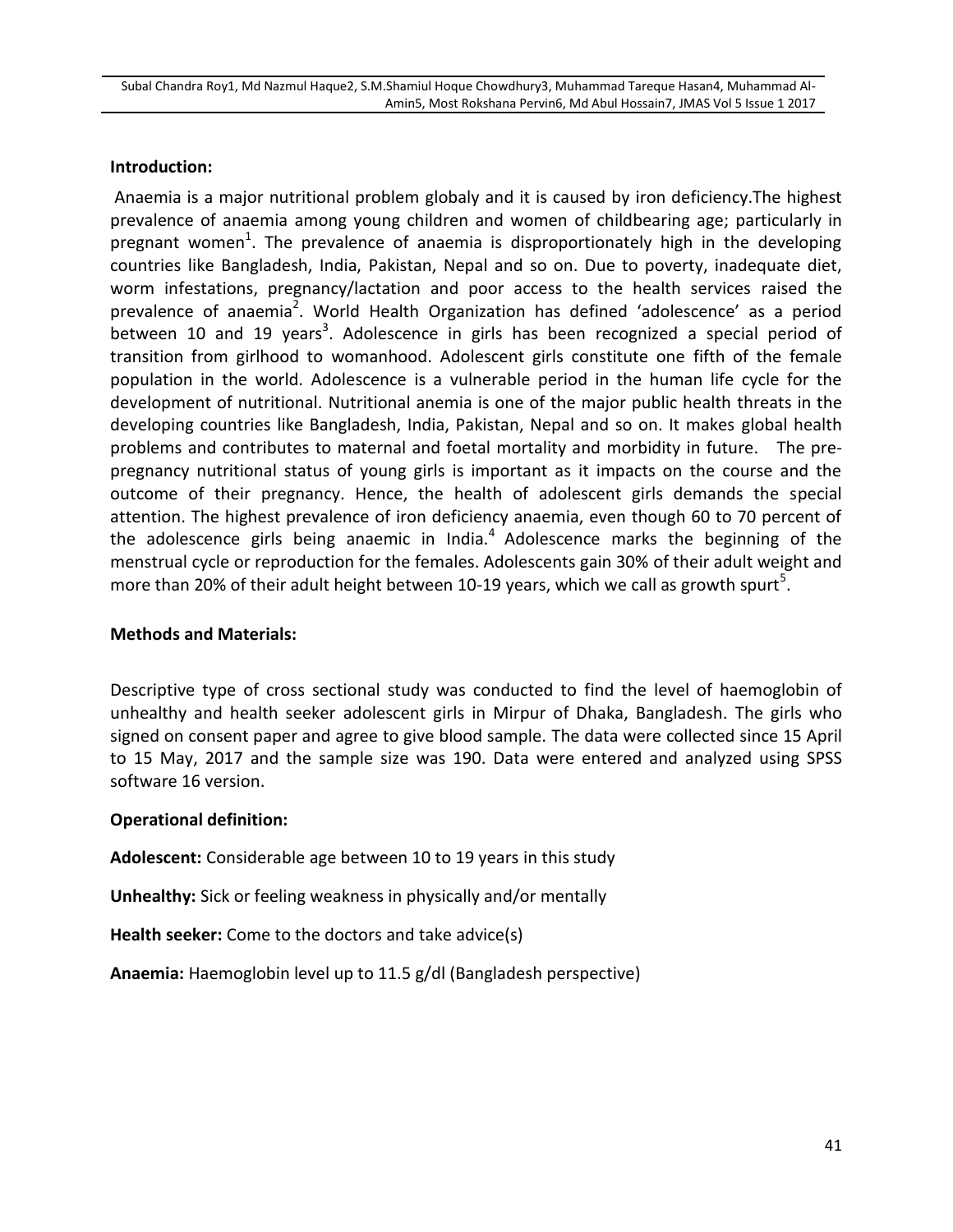#### **Results:**

| <b>Variables</b>            | <b>Frequency</b> | Percentage      |      |
|-----------------------------|------------------|-----------------|------|
|                             | 10 to 13         | 81              | 40.5 |
| Age (in years)              | 14 to 16         | 64              | 32   |
|                             | 17 to 19         | 55              | 27.5 |
|                             | Mean $±$ SD      | $14.56 \pm 2.6$ |      |
|                             | $1$ to 5         | 26              | 13   |
| Education (Number in class) | 6 to 10          | 124             | 62   |
|                             | 11 & above       | 50              | 25   |
|                             | Islam            | 165             | 82.5 |
| Religion                    | Hindu            | 28              | 14   |
|                             | Chakma           | $\overline{2}$  | 1    |
|                             | Cristian         | 5               | 2.5  |
|                             | <b>Total</b>     | 200             | 100  |

**Table 1: Distribution of socio-demographic characteristics of the respondents (N=200)**

Among the total 200 respondents majority of them were (40.5%) in the age group of 10 to 13 year, 32% and 27.5% respondents were in the age group of 14 to 16 and 17 to 19 respectively. Most of the respondents' education levels were from class six to ten. Only 13% participants' education was up to class five. Among the participants mostly (82.5%) was Muslims, 14% Hindu, 2.5% Christian and only 1% was Chakma.

#### **Table 2: Showing the frequency and percentage of the participants regarding the level of haemoglobin (N=200)**

| <b>Condition</b> | Haemoglobin (g/dl) | <b>Frequency</b> | Percentage |  |
|------------------|--------------------|------------------|------------|--|
| Severe           | $\leq 7$           |                  |            |  |
| Moderate         | 7.1 to 9           |                  |            |  |
| Mild             | 9.1 to 11.5        | 48               | 24         |  |
| Normal           | $\geq 11.6$        | 152              | 76         |  |
|                  | Total              | 200              | 100        |  |

Found from table 2 there was no subject to suffer from anaemia in severe and moderate conditions. Most of the respondents (76%) found in normal haemoglobin and 24% in mild condition.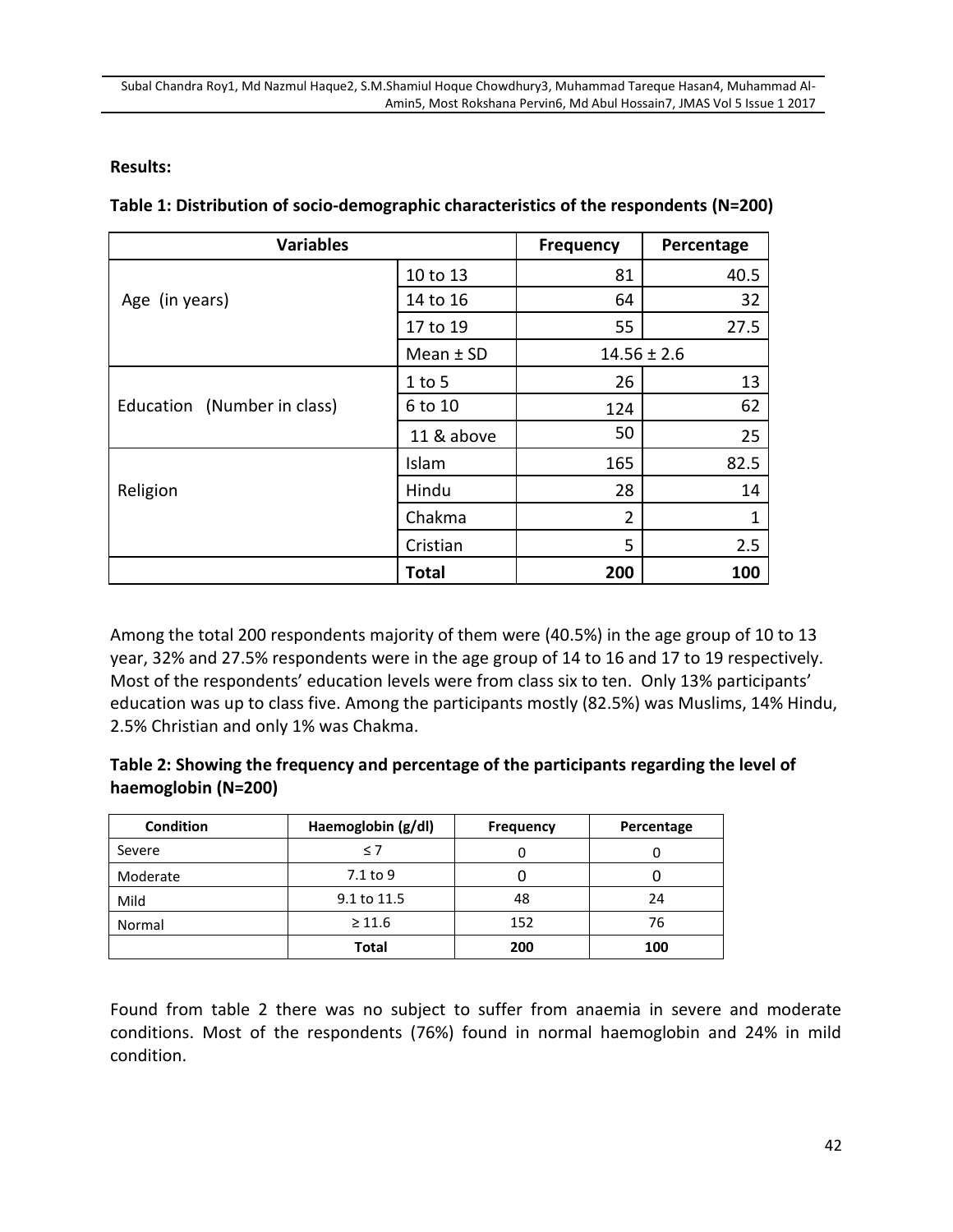| <b>Variable</b>   |                  | <b>Frequency</b> | Percentage     |  |
|-------------------|------------------|------------------|----------------|--|
|                   | Urban            | 133              | 66.5           |  |
| Living<br>area    | Rural            | 50               | 25             |  |
|                   | Urban slam       | 17               | 8.5            |  |
|                   | Up to 25000      | 22               | 11             |  |
| Monthly<br>family | 25001-50000      | 88               | 44             |  |
| Income (In BDT)   | 50001-75000      | 39               | 19.5           |  |
|                   | 75001-100000     | 26               | 13             |  |
|                   | 100001-125000    | 4                | $\overline{2}$ |  |
|                   | 125001-150000    | 11               | 5.5            |  |
|                   | More than 150000 | 10               | 5              |  |
| <b>Total</b>      |                  | 200              | 100            |  |

#### **Table 2: Distribution of the respondents according to the geographic and economic characteristics (N=200)**

The results showed that 66.5% respondents lived in urban area, 25% in rural and 8.5% s lived in urban slam. Family's monthly income level of the 44% participants was between 25,000 taka to 50,000 taka. Among the study population 5% family's monthly income was more than 1,50,000 taka. On the contrary, 11% family's monthly earning was up to 25,000 taka.

**Table 3: Distribution of the respondents according to their haemoglobin level on the basis of their living area (N=200)**

| Living area | <b>Participants</b> |            | Level of haemoglobin |         |       |           |
|-------------|---------------------|------------|----------------------|---------|-------|-----------|
|             | Number              | Parcentage | Minimum              | Maximum | Mean  | <b>SD</b> |
| Urban       | 133                 | 65.5       | 9.3                  | 15      | 12.26 | 1.16      |
| Rural       | 50                  | 25         | 9.1                  | 14.7    | 12.39 | 1.36      |
| Urban slam  | 17                  | 8.5        | 11.2                 | 13.6    | 12.31 | 0.75      |

Majority of the respondents (65.5%) lived in urban area and their haemoglobin status found as maximum 15 gm/dl, minimum 9.3 gm/dl and mean  $\pm$  SD was 12.26  $\pm$  1.16. Among the participants 25% lived rural area and their haemoglobin level was almost same as urban study population. Maximum haemoglobin level found 13.6 gm/dl, minimum 11.2 gm/dl and mean ± SD (12.31 ± 0.75) in 8.5% study subjects who lived in urban slam.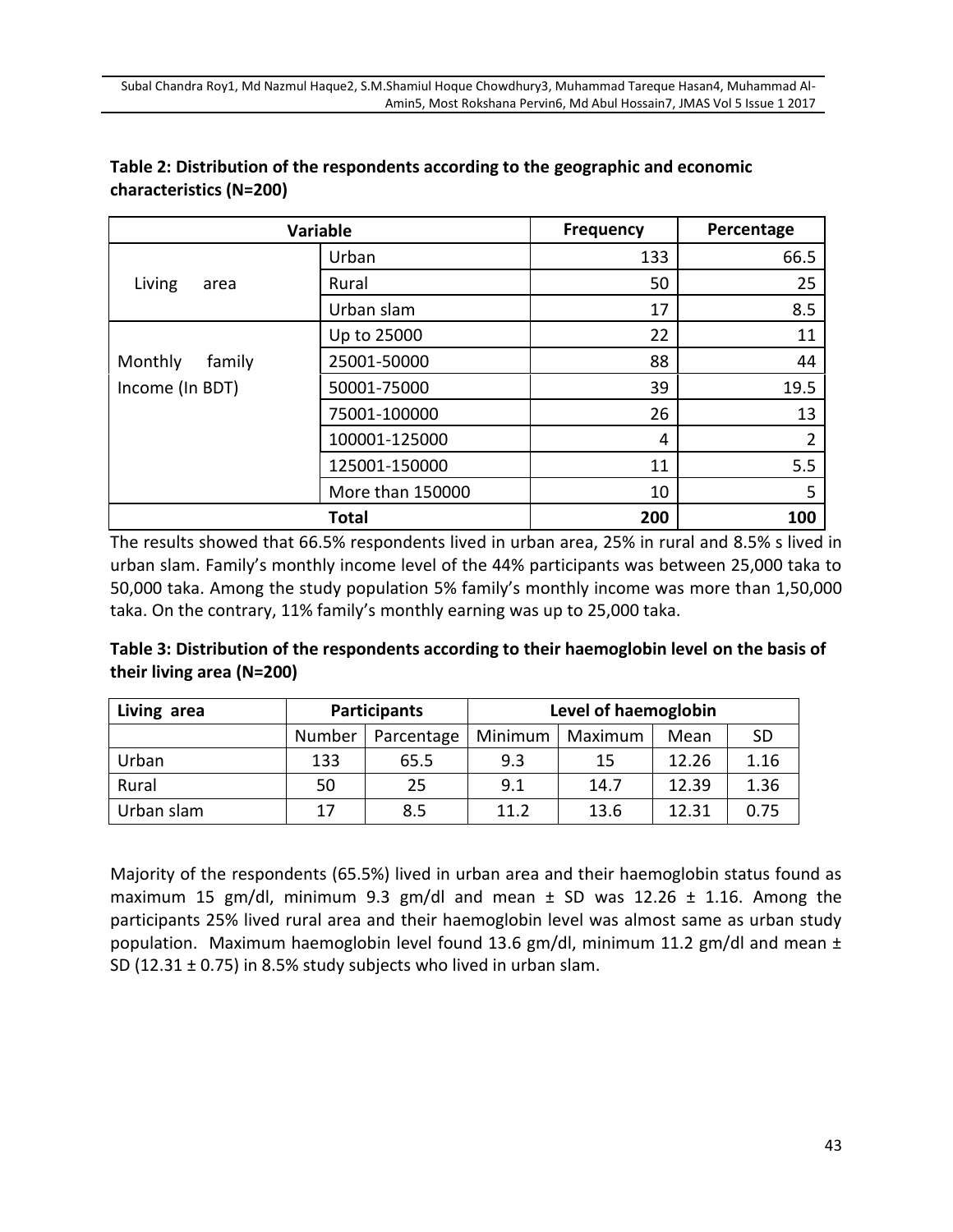| <b>Variables</b>       | Frequency      | Percentage (%) |
|------------------------|----------------|----------------|
| Abdominal pain         | 9              | 4.5            |
| Fistula                | $\overline{2}$ | 1              |
| Headache               | 6              | 3              |
| Pancreatitis           | $\overline{2}$ | $\overline{1}$ |
| UTI                    | 4              | $\overline{2}$ |
| Vomiting               | $\overline{2}$ | 1              |
| Allergy                | 18             | 9              |
| Anal fissure           | 4              | $\overline{2}$ |
| Ankylosing spondilitis | $\overline{2}$ | 1              |
| Apendicitis            | 8              | 4              |
| Asthma                 | 7              | 3.5            |
| Dengue                 | 15             | 7.5            |
| <b>Diabetes</b>        | 6              | 3              |
| Epilepsy               | $\overline{2}$ | $\overline{1}$ |
| Fever                  | 73             | 36.5           |
| Jaundice               | 6              | 3              |
| Polycystitis           | $\overline{2}$ | $\overline{1}$ |
| Pregnancy              | 28             | 14             |
| Rheumatic fever        | 4              | 2              |
| <b>Total</b>           | 200            | 100            |

#### **Table 4: Distribution of the respondents on the basis of their diseases (N=200)**

We know fever is not a disease. It is a symptom of other diseases. Researcher considered as diseases which were come from the respondents as chief complains. We found from table 4 that the highest (36.5%) prevalence were in fever, second highest percentage were 14% in pregnancy. Allergy also found very common among the participants that was 9%. In the study period dengue also found 7.5%, abdominal pain 4.5% and asthma found 3.5%. Besides, fistula, pancreatitis, ankylosing spondilitis, epilepsy and polycistitis each of them found 1% but headache, jaundice and diabetes individually was found 3% among the respondents.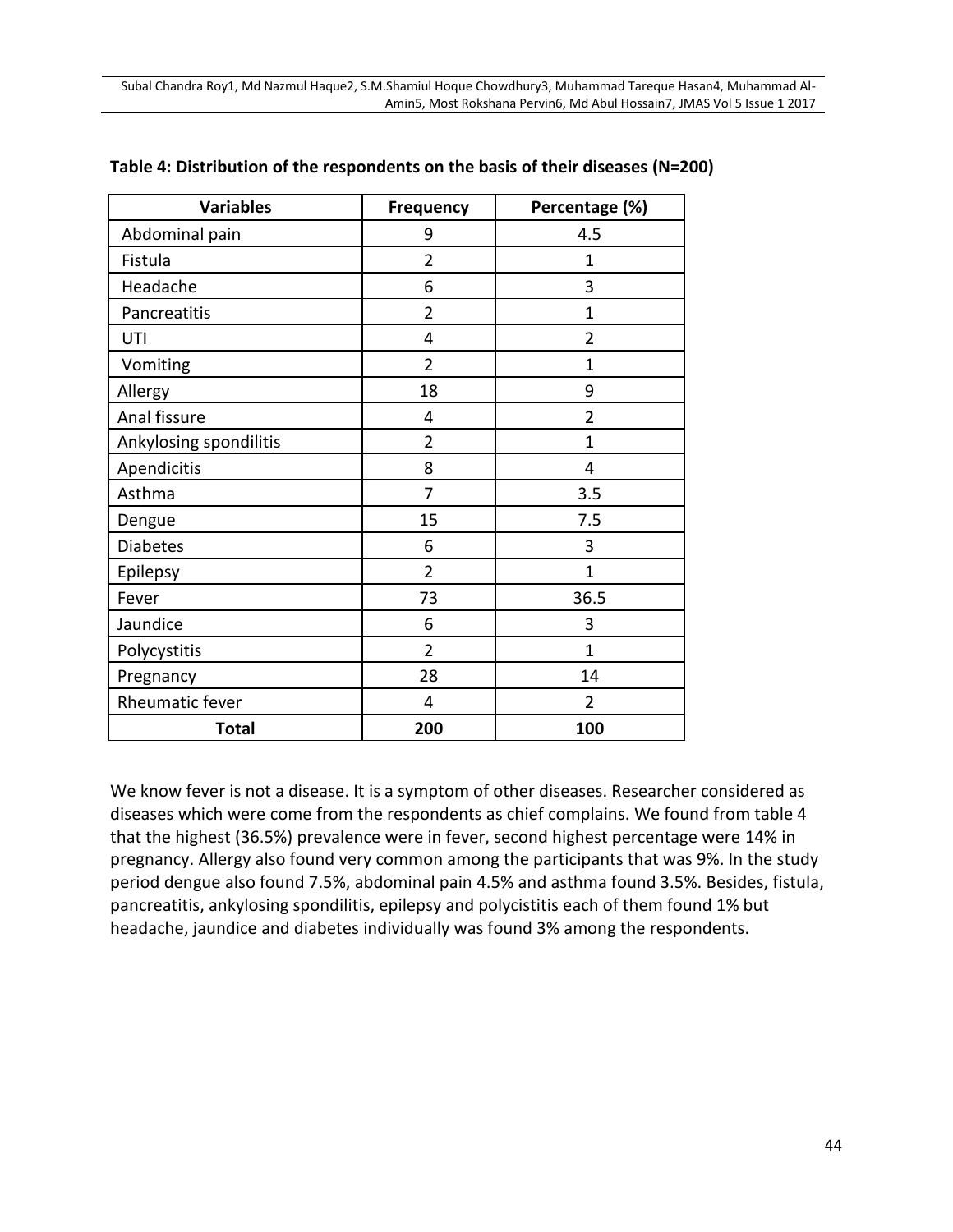

**Figure 1: Distribution of the respondents regarding their marital status (N=200)**

#### **Discussion:**

Anemia is one of the major public health threats globally specially in developing countries like Bangladesh and adolescence is a vulnerable period in the human life cycle for the development of nutritional. This study found the majority participants (40.5%) was in the age group of 10 to 13 years. This study found 24% respondents in mind anaemic and normal 76%, but no severe and moderate anaemic. But in Maharashtra, India found 55% adolescents anaemic, 2% in severe and 11% in moderate and normal 45%<sup>6</sup>. Another study found the higher prevalence of anaemia 90.1% with 7.1% having severe anaemia<sup>7</sup>. Most of the participants (65.5%) lived in urban area and 8.5% lived in urban slam. Maximum respondents' (44%) monthly family income was from 25,000 to 50,000 BDT. Only 5% family's income was more than 1,50,000 BDT and 11% family earned not more than 25,000 BDT per month. Haemoglobin level was minimum 9.3 gm/dl, maximum 15 gm/dl and mean  $\pm$  SD was 12.26  $\pm$  1.16 gm/dl who lived in urban area. Among the rural participants haemoglobin was almost same to urban. But haemoglobin found minimum 11.2%, maximum 13.6% with mean  $\pm$  SD 12.31 $\pm$ 0.75 among the urban slum subjects. 36.5% respondent came with fever and 14% pregnancy.

Figure 1 showed 31% was married and 69% was unmarried among the respondents.